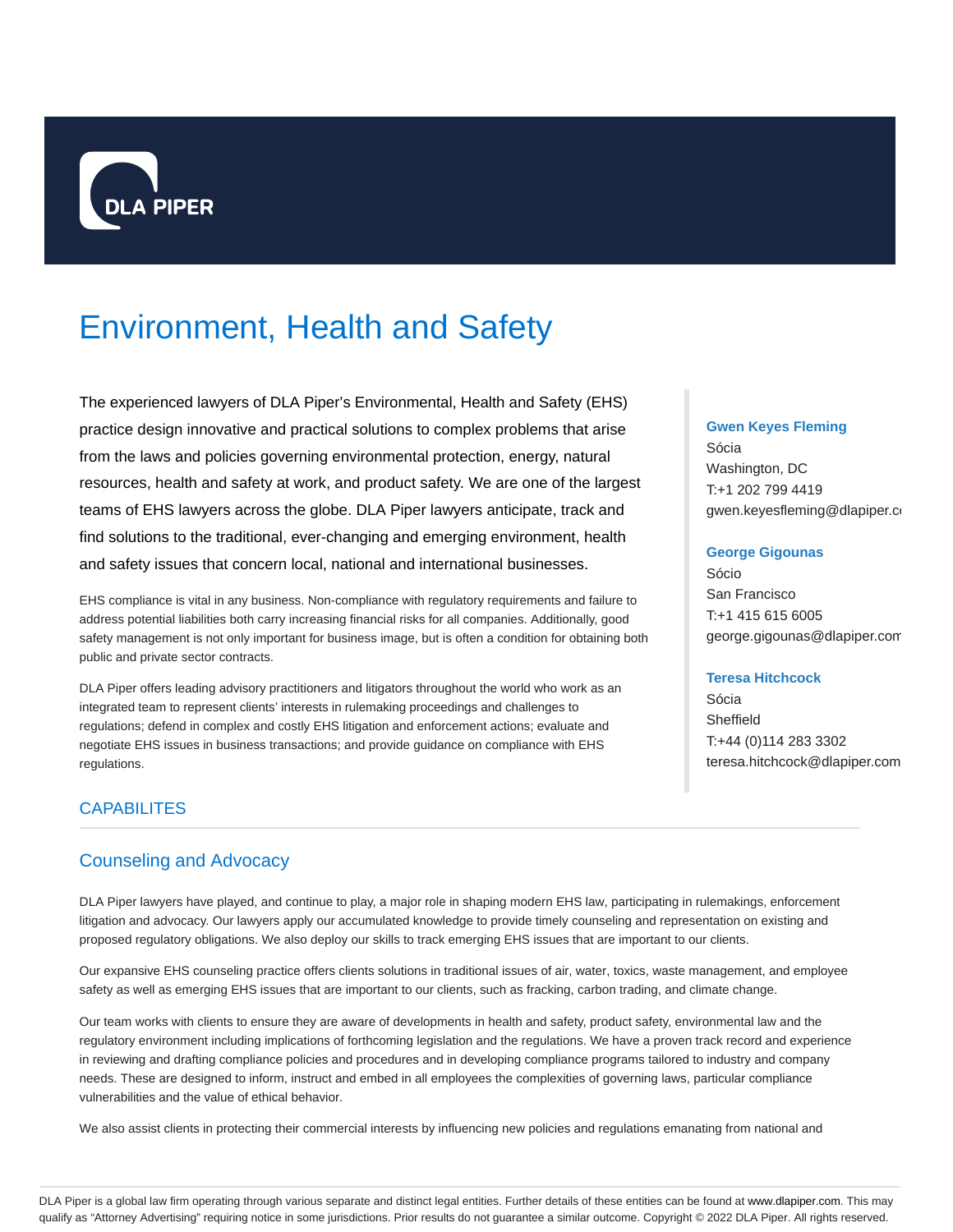subnational governments, including advising on the implementation of legislation. We regularly advise clients on applications for operating permits, premises licenses, and other required authorizations, including those required under the Clean Air Act, Clean Water Act, and RCRA in the United States, and under the Licensing Act 2003 in the United Kingdom and other licenses pursuant to the Gambling Act 2005.

# Enforcement Defence and Litigation

Litigation prevention is a key component of DLA Piper's counselling practice to help our clients anticipate and avoid liability. When disputes arise, our experienced litigators in the EHS practice can vigorously defend clients in high-stakes, complex litigation arising under EHS laws in jurisdictions throughout the world. Our lawyers collaborate with clients and counterparts to identify and execute the most advantageous business-oriented solutions, either by pursuing or defending litigation or arbitration proceedings or through alternative methods, such as mediation.

We have participated in several high-profile court challenges to significant environmental rulemakings and other final agency actions. We also represented the principal defendant in the massive Love Canal litigation in the U.S., the largest and one of the longest Superfund cases on record. We helped secure the reversal of a US\$1.65 billion jury verdict against ExxonMobil in the Maryland Court of Appeals. Our attorneys have substantial experience at Clean Air Act, Clean Water Act, RCRA and Superfund cases throughout the U.S.

# **Transactions**

The depth of our transactional and site remediation experience enhances our ability to service clients across industries. Our lawyers represent investors, buyers, sellers, and lenders on EHS issues arising from the transfer and financing of businesses and real estate around the globe. We perform EHS diligence and negotiate the allocation of EHS liabilities for clients seeking to acquire properties and businesses, for clients offering properties or businesses for sale, and for lenders underwriting loans or engaging in workouts with their borrowers.

Our experience includes cross-border transactions for the acquisition of manufacturing businesses in a wide range of industries; the disposition of retail gasoline stations in various markets across the country; and the acquisition, financing, development, and redevelopment of commercial and residential properties, both individually and as portfolios.

# Investigations and Audits

As one of the few international law firms with a dedicated global EHS team, DLA Piper lawyers are capable of dealing with both regulatory investigations and enforcement of EHS laws and regulations around the world. Our experience includes handling all types of regulatory investigations, managing internal and external EHS compliance audits, and preparing for compliance management programs ranging from single-issue audits and programs to multi-media audits and programs encompassing all aspects of environment, health, and safety.

Our team comprises experienced investigators, experienced criminal defence lawyers and former regulators. We assist clients with self-notification issues, responses to supervisory and investigations by the enforcement division of regulatory bodies, and appearing before the various regulatory authorities when action is taken.

# Climate Change

DLA Piper is a leader in the field of climate change, providing a strong foundation to manage our client's present and future climate change needs in any country. Our multilingual, multidisciplinary group delivers climate change advice in commentary practice areas, including energy, projects and finance, commercial, real estate, environmental, regulatory and government affairs, insurance, investment funds, corporate, mergers and acquisitions and tax law.

Our attorneys have substantial experience addressing our client's climate-related needs across a variety of projects, sectors, and institutions. Our experience includes the following representative matters:

- Advise on climate change legislation and energy efficiency measures such as the Carbon Reduction Commitment Energy Efficiency Scheme, Climate Change Agreements and the EU Emission Trading Scheme.
- Provide advocacy, counseling and transactional support to help clients navigate the EU Emissions Trading Scheme, California's AB32 cap-and-trade program, voluntary carbon markets, and other national and sub-national initiatives.
- Advise clients and negotiate transactions for carbon credits in compliance and voluntary markets.
- Counsel clients in the emergent area of climate legal risk and advise on the assessment and management of corporate climate legal risk through identification of the climate change risks, identification of the relevant regulatory frameworks that impose legal obligations related to climate change risk, and development and implementation of strategies for dealing with those legal obligations.
- Work closely with our clients to develop strategic climate plans, identify carbon burden, risks and opportunities and prepare companies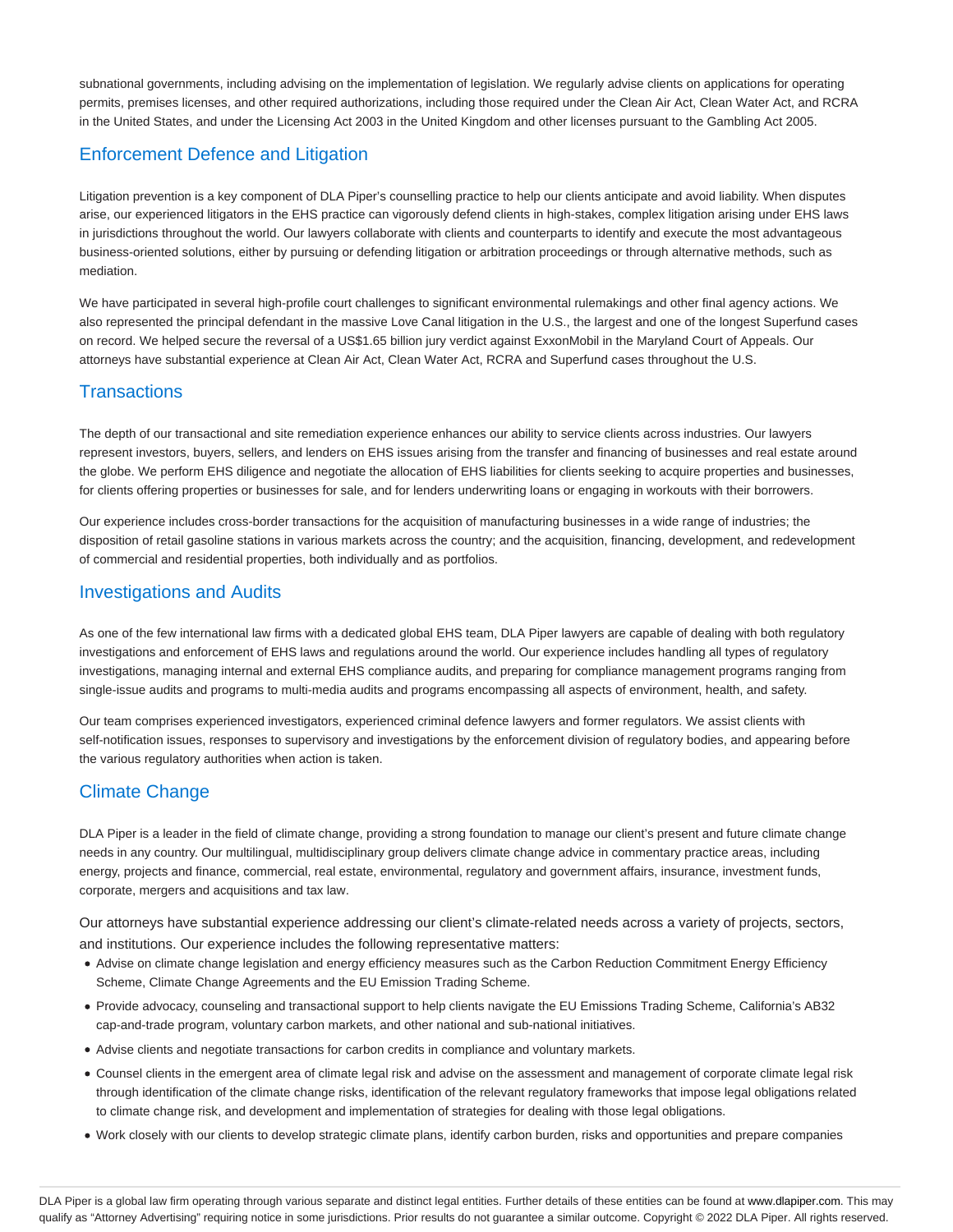for integration into a carbon-constrained world.

- Advocate on behalf of clients interests before international climate change and ozone conferences.
- Represent countries at international climate negotiations.

# Crisis Management

DLA Piper is well placed to help our clients manage the immediate pressures of a crisis situation. Our 'Rapid Response', global crisis management hotline service, provides our clients with 24-hour, 365-day access to regulatory legal advice and crises assistance. Our extensive experience includes defending raids conducted by different regulators and investigating authorities and controlling major industrial hazards (COMAH legislation). Many of our staff have practical experience of various raid situations, having worked for the various regulators and investigating authorities. Our lawyers understand the appropriate balance between cooperating with the investigators while safeguarding the client's legitimate interests. The DLA Piper team has been involved in responding to raids by regulators including the European Commission, Office of Fair Trading, Serious Fraud Office and HM Revenue and Customs. Our attorneys in the US have also counseled clients to immediately correct alleged environmental law violations and successfully petitioned the EPA under its Audit Policy, thereby avoiding subsequent liability.

## EXPERIENCE

- Representation of a major oil company defendant in mass tort actions involving hundreds of plaintiff properties allegedly contaminated by a 26,000-gallon underground piping leak. The Maryland Court of Appeals reversed virtually all damages awards. Cases resulted in landmark rulings on fraud, emotional distress, medical monitoring, and nature of property damages in environmental cases.
- Representation of a major oil company in lawsuits involving multiple retail service stations. Claims were asserted under California Proposition 65, California Fish & Game Code, and California Business & Professions Code Section 17200
- Representation of an oil company in CERCLA and Polanco Act lawsuits involving distribution terminals and retail facilities
- Representation of major power producing companies on permitting, planning, government relations, government initiatives, and potential litigation associated with climate change matters.
- Representation of electric utility companies before public service commissions and regulatory agencies to obtain approval for the construction and siting of natural gas, nuclear, coal, and renewable energy-powered electric-generating facilities.
- Representation of paper manufacturer in the privatization of a municipal solid waste management facility.
- Negotiating a remediation strategy for a large portfolio of filling stations, many of which were contaminated.
- Negotiating with the UK Government on behalf of a major industry sector on the terms and conditions of an energy tax rebate, to be given in return for accepting emissions reductions targets.
- Advising a multinational company on a creative regeneration project for the site of a former large process chemical plant.
- Defending chemical company in an enforcement action concerning discharges to publicly owned treatment works
- Defending a power company in response to alleged Clean Water Act violations at three sites in Maryland, and negotiating a global settlement with regulators and citizen interveners.
- Advising on emission reduction purchase and project development agreements between parties for the development of a range of landfill projects in South Africa.
- Representation of championship golf course owners in the permitting of the course, including wetlands and discharge matters.
- Representation of a large fuel terminal facility in connection with all environmental permitting, including Clean Air Act (Title V) permitting
- Representation of an international chemical company on shale gas development matters.
- Advising on a corporate manslaughter investigation arising from a fatal accident of an employee at a plant decommissioning service.
- Representation of a NASDAQ-listed-South African based technology company that is the subject of a joint investigation regarding allegations of bribery and corruption by the SEC and DOJ into potential violations of the FCPA and securities laws.
- Defence of investigations under Corporate Manslaughter & Health and Safety legislation following the death of a worker crushed by a 70 tonne forging.
- Advising in relation to a major fire at a fuel depot and an explosion at an oil refinery, both major environmental and health and safety incidents.
- Conducting a strategic health and safety review for a major industrial multinational company.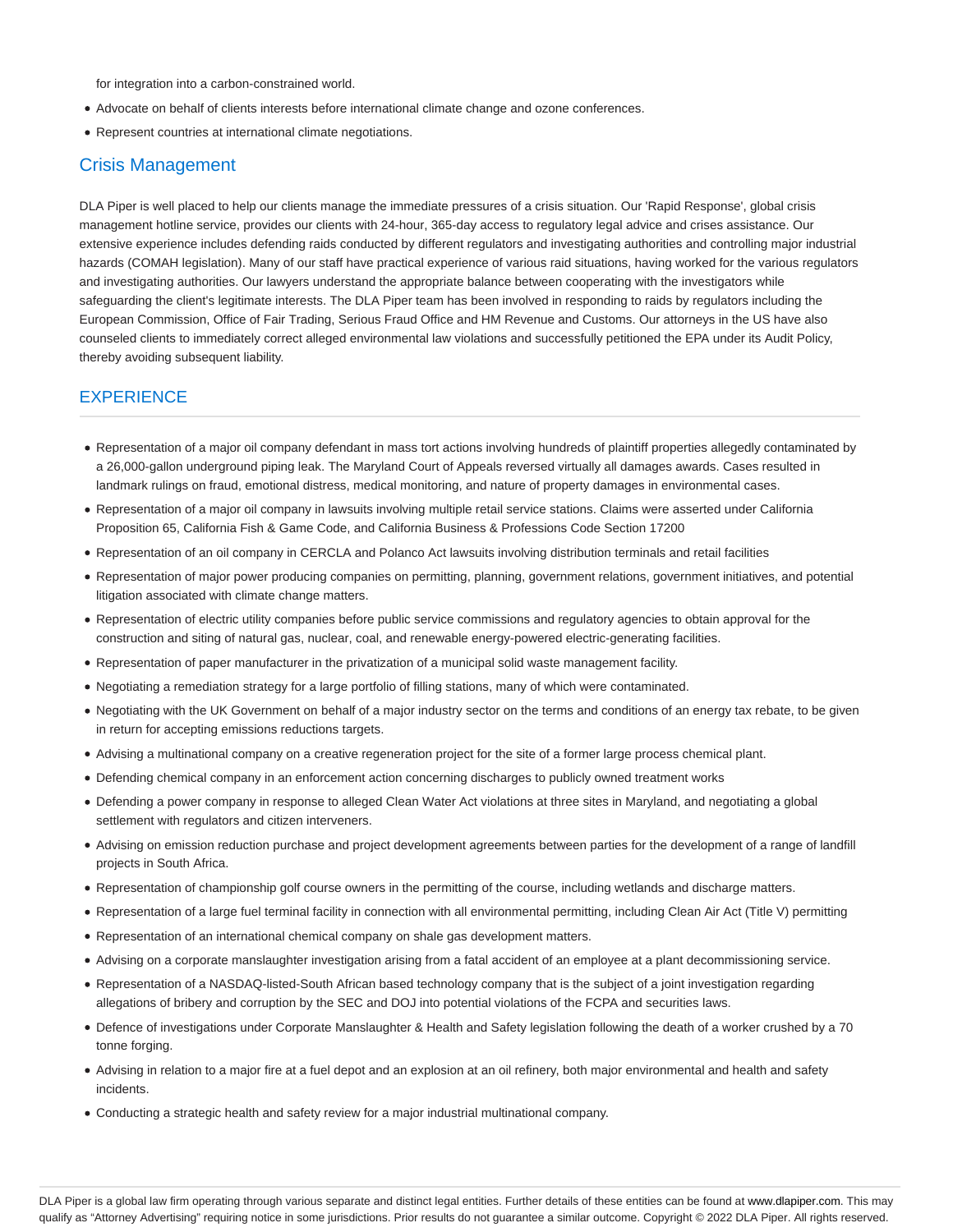# Publicações

**EPA's new ultralow PFAS health advisory levels portend regulatory and litigation risks – but do not overextend them**

29 June 2022

There is much more to come in PFAS regulation; in the context of liability risk, it is critical to analyze HALs for what they are – and what they are not.

**The 12th WTO Ministerial Conference outcomes**

# 24 June 2022 DLA PIPER TRADE TRUTHS

It has been almost five years since the eleventh Ministerial Conference due to delays associated with the COVID-19 pandemic. Expectations were low but the stakes were high.

**Food and Beverage News and Trends**

# 21 June 2022 FOOD AND BEVERAGE NEWS AND TRENDS

Bill seeks to tighten FDA regulation of GRAS; court rules California pesticide-spraying program is unlawful; Canada seeks comment on labels for foods sold via ecommerce.

**California and New York propose banning textiles containing PFAS; California moves to impose significant reporting obligations**

13 June 2022 Prudent manufacturers of consumer products will continue to monitor the changing legislative landscape.

**Former BIO CEO Jim Greenwood: 1 million dead, \$16 trillion in losses is our wake-up call on pandemic preparedness**

#### 7 June 2022

While biological events may be inevitable, their level of impact on our country is not.

**Environmental justice takes a permanent place at the Department of Justice**

12 May 2022

Companies with environmental interests should considered several dynamics arising from these policy developments and resource allocations.

**California Attorney General subpoena – latest development in legal efforts targeting plastics**

11 May 2022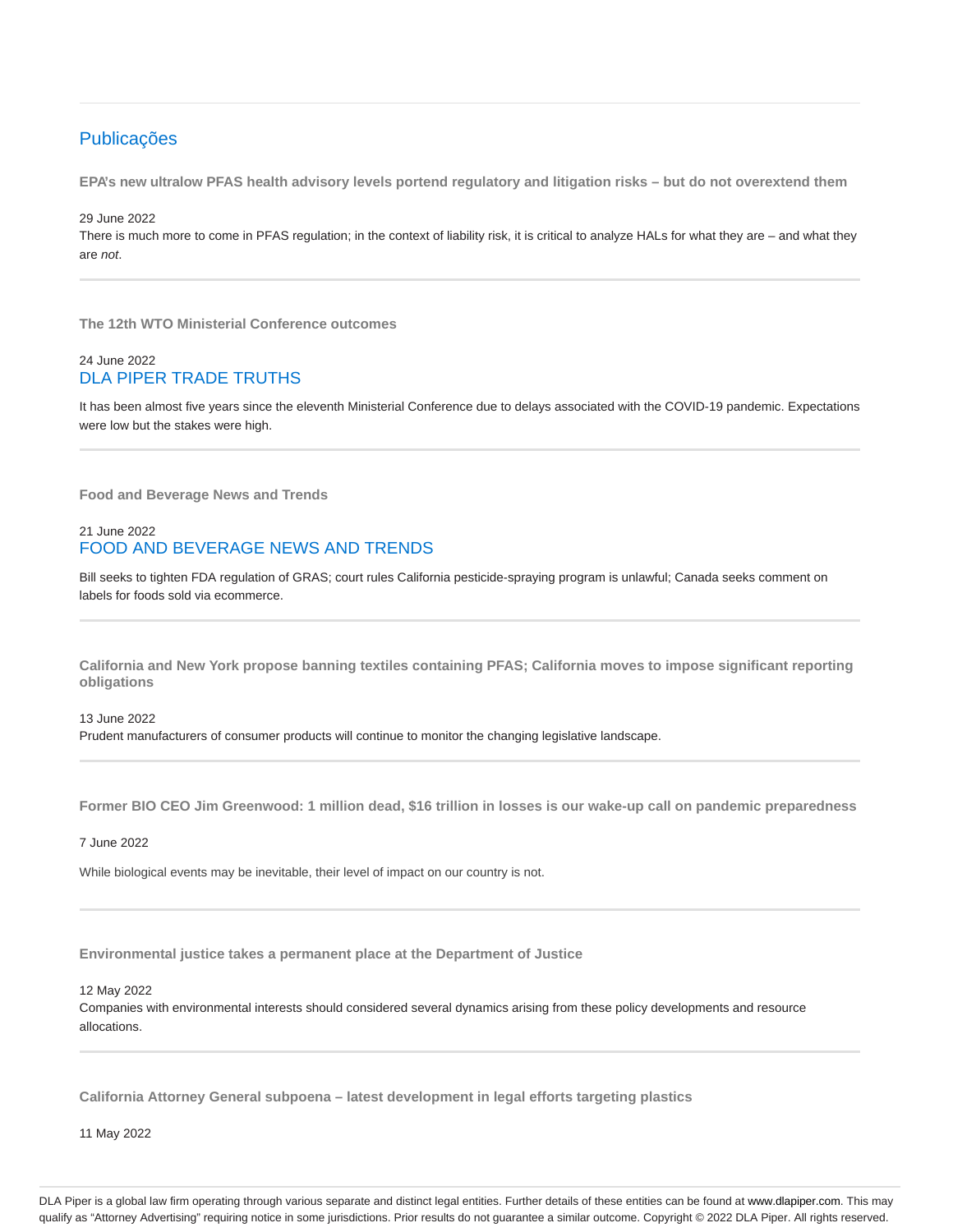The intensified regulatory focus on plastics is gaining traction across the US.

**Food and Beverage News and Trends**

6 May 2022

HHS moves against menthol in tobacco, Canada seeks to strengthen food system through digital food hub, plus caramels, Kansas, Closer to Zero.

**California considers restricting secret settlements in cases involving allegedly defective products, harmful environmental conditions**

#### 13 April 2022

If signed into law, the bill would impact defendants and defense attorneys in matters involving product liability or environmental claims.

**SEC proposes mandatory climate-related disclosure and governance rules**

21 March 2022 The SEC's latest effort to advance the Biden Administration's climate agenda.

**Food and Beverage News and Trends**

## 11 March 2022 FOOD AND BEVERAGE NEWS AND TRENDS

EPA revokes tolerances for chlorpyrifos; Russia-Ukraine crisis and the global food supply; can hydroponic crops ever be organic?

**The beginning of the end: FDA details roadmap to terminating COVID-19 EUAs and enforcement policies for medical devices, PPE**

#### 2 March 2022

The webinar sought to prepare stakeholders for the upcoming transition back to normal operations by describing its expectations for the industry over the 180-day transition period.

**Food and Beverage News and Trends**

# 25 February 2022 FOOD AND BEVERAGE NEWS AND TRENDS

H5N1 avian flu appears on US poultry farms; Mexican avocado ban lifted; Senate confirms Califf as new FDA chief.

**Looking to verify your energy project to generate carbon credits? Understanding two popular verification registries**

18 February 2022 A summary of VERRA and Gold Standard.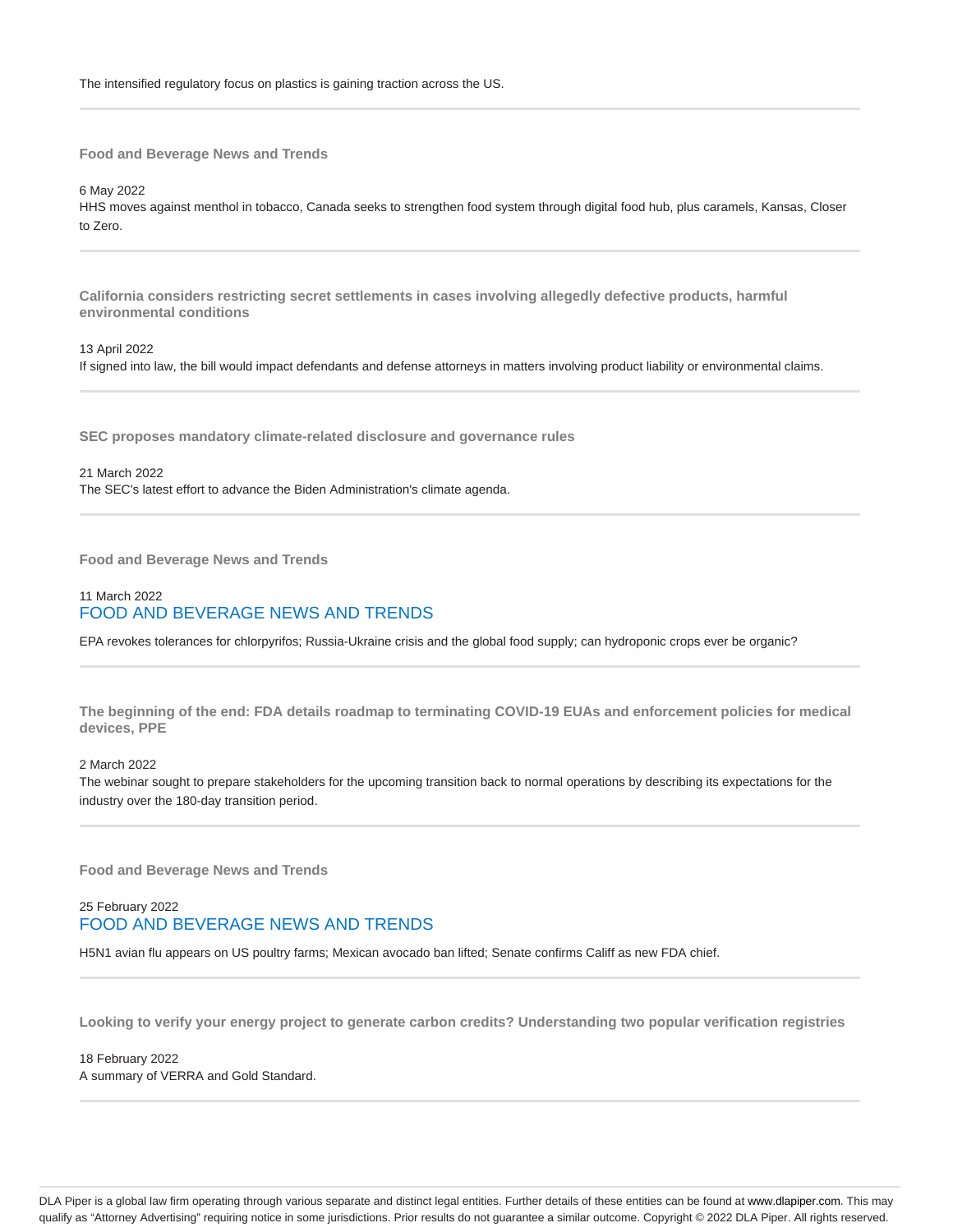**The WTO and Green Trade: Global solutions to solve a global problem**

## 11 January 2022 DLA PIPER TRADE TRUTHS

The WTO have announced three new environmental initiatives. The initiatives provide dedicated forums where businesses can discuss with international stakeholders and decision-makers. Allowing parties to come together to find creative legal, regulatory and public policy solutions to global environmental challenges.

**New California law adds significant restrictions for recycling claims on products and packaging: action steps**

#### 6 January 2022

The law affects any product or packaging that fails to meet a California regulator's strict recyclability criteria. Compliance is crucial.

**California Proposition 65: OEHHA modifies its proposed changes to popular short-form warning – key points**

#### 16 December 2021

OEHHA is arguably creating just another long-form warning which will effectively be imposed on thousands of products that had been permitted to use short-form warnings.

**California regulations on diverting organic waste go into effect January 1: new rules affect municipalities and food sector, bring opportunities for composting and biofuel businesses**

#### 16 December 2021

As more regulations implementing SB 1383 come into effect in the coming years, the demand for permissible ways to dispose of organic waste will only increase.

**A summary: the CFTC position limits compliance deadline of January 2022**

#### 21 October 2021

Changes to the definition of a "bona fide hedging transaction or position."

**Five issues to watch for at COP26 in Glasgow**

12 October 2021 Hopes had already been high for COP26 even before the pandemic paused it. The pent-up potential has only heightened those expectations.

**New California law threatens to dramatically increase pain-and-suffering damages in survival actions**

7 October 2021

Considerations in approaching case valuations and risk assessments in survival actions brought in California.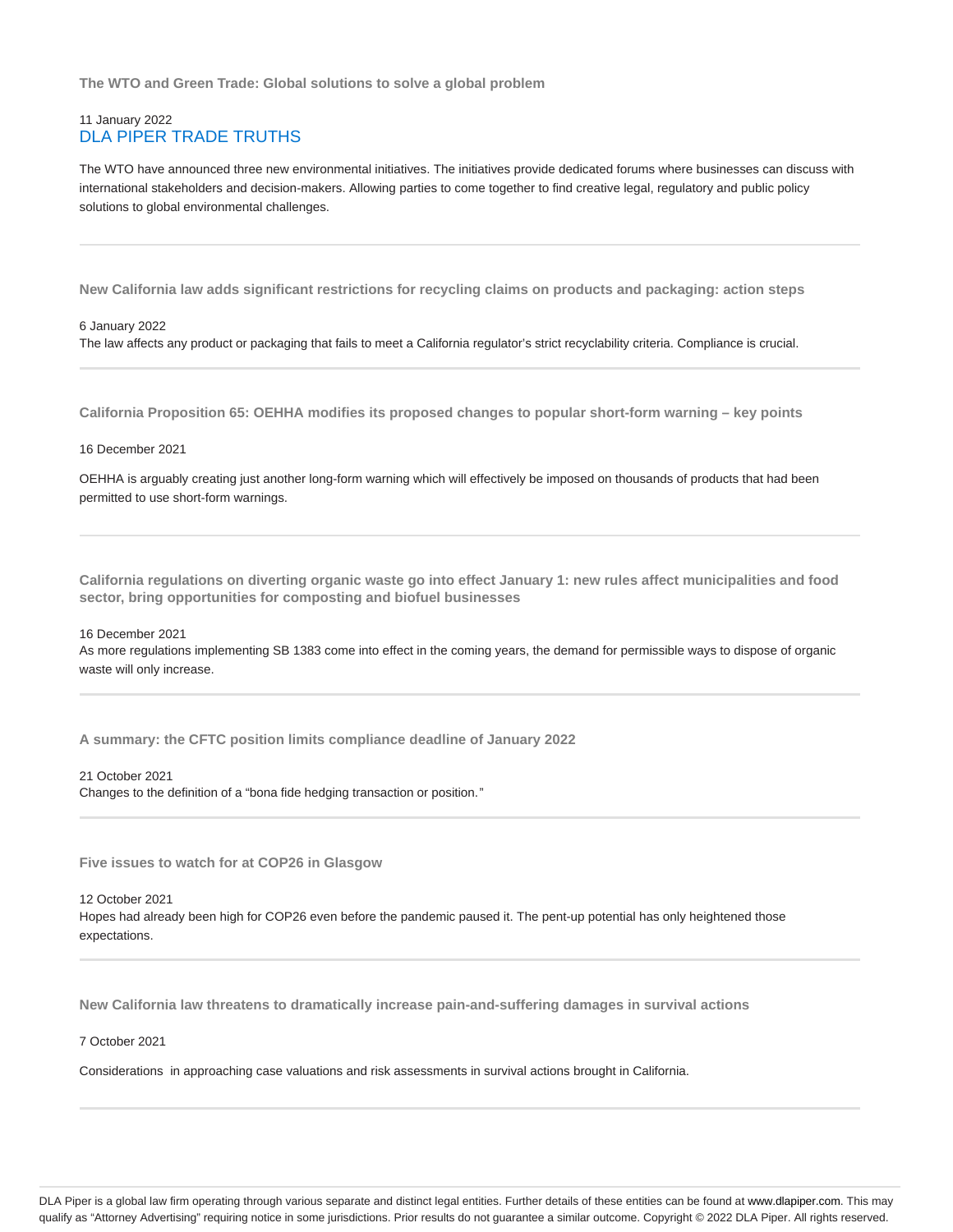**ASTM E1527 to clarify PFAS risks for commercial real estate purchasers and lenders**

#### 5 October 2021

Considered the gold standard for environmental due diligence, ASTM E1527 is relied on by prospective purchasers of real property who are seeking protection from CERCLA liability for pre-existing contamination.

**Biden Administration works to expand US offshore wind market**

#### 28 September 2021

The federal government moves forward assertively with an expanded leasing program aiming to double offshore wind production by 2030. Meanwhile, some states are acting too.

**As California aims to achieve carbon neutrality, CARB is updating the Scoping Plan: stakeholders may take part in the September 30 workshop**

27 September 2021

An opportunity to engage with California's strategic approach to addressing climate change.

**Commodities News and Trends**

## 20 September 2021 COMMODITIES NEWS AND TRENDS

Brazil and Argentina lead the way in biofuels; CFTC: we will support transition to a low-carbon economy; is the end in sight for the shaledriven pipeline building boom?

**By any standard? Meeting sustainability commitments through credible carbon markets**

13 September 2021 Operating in today's evolving voluntary carbon trading ecosystem.

**Competition and sustainability: the need for further guidance on legitimate cooperation**

## 7 September 2021 ANTITRUST MATTERS

Climate change is one of the most important priorities facing the international community. The increased focus on environmental concerns has incentivized companies to pursue sustainability initiatives. In many instances, cross-industry collaboration is important for such initiatives to succeed.

**Understanding California's South Coast AQMD Warehouse Indirect Source Rule – key points for warehouse owners, operators and tenants**

30 June 2021

Implementing the rule may prove challenging to owners, operators and tenants of warehouse facilities.

**Winter Storm Uri: New Texas legislation aims to improve power grid, restructure the grid's overseeing agency**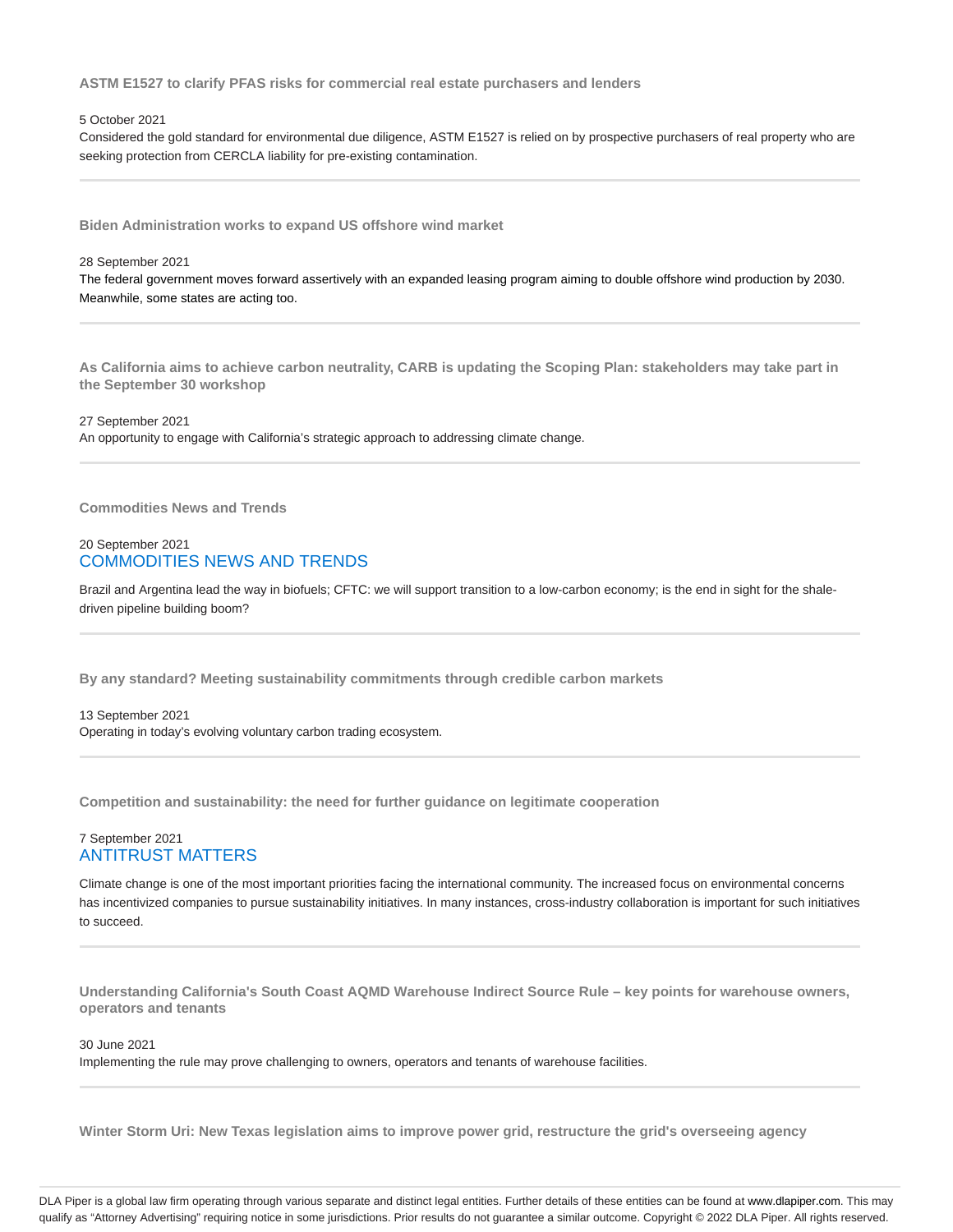**NHTSA moves to repeal regulatory preemption of state auto emissions regulation, advancing Biden plans to dramatically reduce US greenhouse gas emissions**

#### 19 May 2021

The move is a substantial step away from Trump Administration policies on GHG emissions.

**California mulls new standards for post-consumer plastic in thermoforms – proposed penalties may be severe**

#### 28 April 2021

Producers would be required to show they are including higher thresholds of post-consumer recycled plastic in thermoform plastic containers manufactured to contain fresh foods.

**Chicago City Council adopts Industrial Air Quality and Zoning Ordinance**

# 24 March 2021 CHICAGO LAND USE NEWS SERIES

Its oversight is vested in the City departments of Planning and Development, Transportation, and Public Health.

**Biden Administration's ambitious climate agenda starts now**

22 January 2021

President Biden has kicked off his whole-of-government approach to address climate change.

**SEC 2021 and beyond: What to expect**

7 December 2020 Some likely areas of SEC focus, from both the regulatory and enforcement perspectives, in 2021 and beyond.

**Creating voluntary carbon markets: IIF recommendations and consultation – suggestions due by December 10**

17 November 2020 The Taskforce's recommendations are based on core carbon principles to help establish standardized benchmark contracts for listing on exchanges and using existing infrastructure.

**Contracting for the climate: The Climate Contract Playbook is a trove of climate clauses**

11 November 2020

Contracts have become an essential vehicle for companies seek to mitigate their environmental risks and limit their carbon footprints.

**Rules of Origin - what you need to know**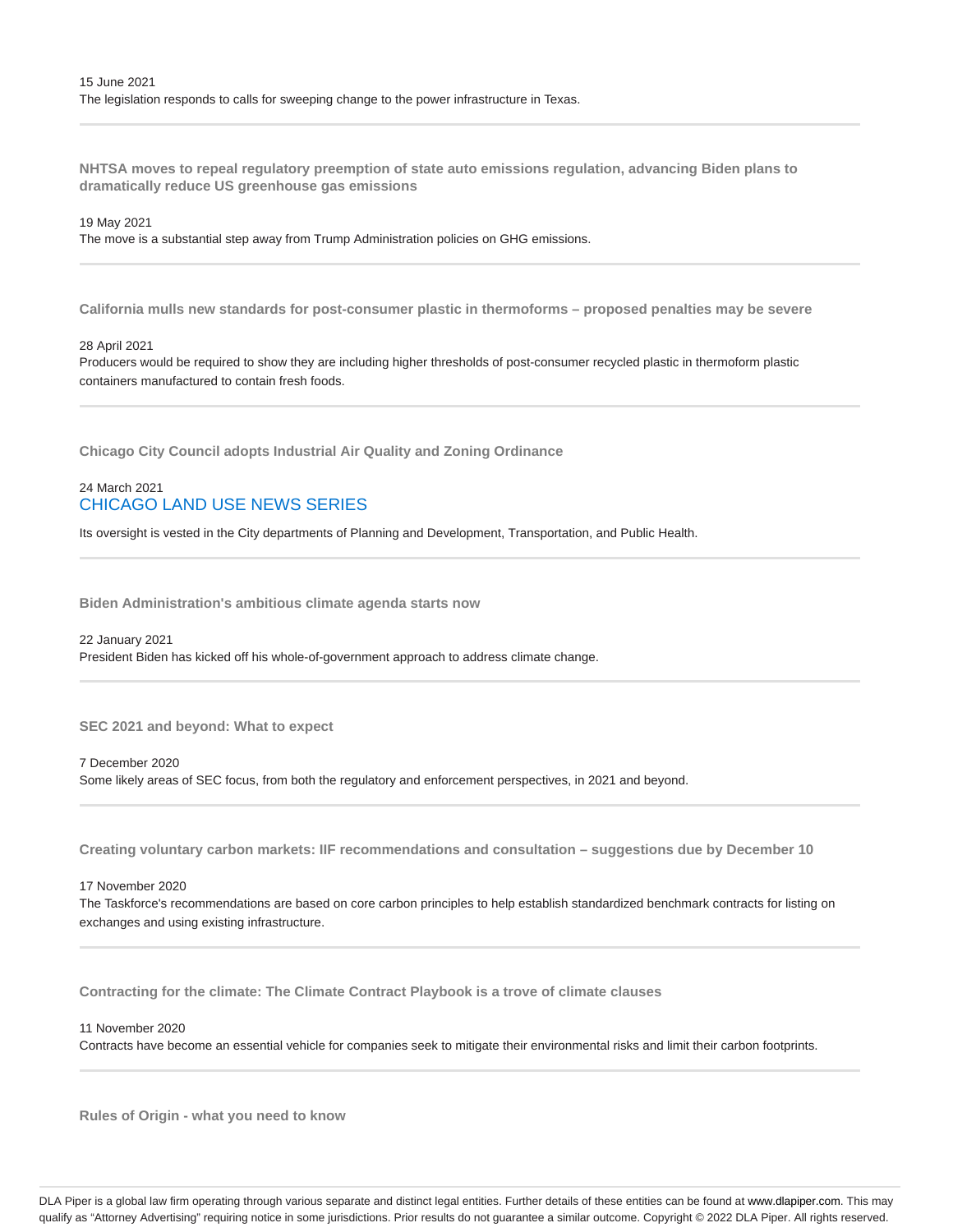# 9 October 2020 DLA PIPER TRADE TRUTHS

With less than two months before the end of the Brexit Transition Period, importers and exporters of goods between the UK and both the EU, and the rest of the world, are preparing for the impact of significant changes to UK and EU trading arrangements upon their businesses and operations. Recent articles in the DLA Piper Trade Truths series have examined the realities of trading on so-called 'World Trade Organisation (WTO) terms', should there be no deal at the end of the Transition Period, including the impact on customs procedures and tariffs on goods, together with the UK's post-Brexit trading landscape.

**New York Department of Financial Services issues circular on climate change and financial risks**

1 October 2020

The NYDFS expects insurers to start integrating the consideration of financial risks from climate change into their governance framework, risk management processes and business strategies.

**Beyond the EU-UK Negotiations: Planning for trade with the rest of the world after Brexit**

# 30 September 2020 DLA PIPER TRADE TRUTHS

Whilst clients are rightly focused on the current status of negotiations between the UK and EU, some 12 weeks before the end of the Transition Period, it is easy to lose sight of the impact of Brexit on the UK's trading relationship with the rest of the world and the commercial consequences of this for businesses.

**Distributed generation: A rising energy market in Chile**

16 September 2020 This growing market has features that make it attractive for investors in uncertain times.

**Momentum builds for permanent expansions in federal telehealth policy**

#### 21 July 2020

Recent legislative proposals and administrative initiatives suggest that the federal government may be moving to make permanent certain emergency fixes to the telehealth regulatory landscape.

**Guidance on Green Loan Principles and Guidance on Sustainability Linked Loan Principles**

#### 8 May 2020

These guidelines and standards portend an increase in sustainable finance documents and projects in the near future.

**PFAS: in California, regulators put cleanup levels on hold, but announce major data hunt**

#### 7 MAR 2019

This data hunt will affect thousands of facilities, drinking water systems and private drinking water well owners.

**California's Prop 65 regulator moves to counteract court ruling, exclude Prop 65 cancer warnings for coffee**